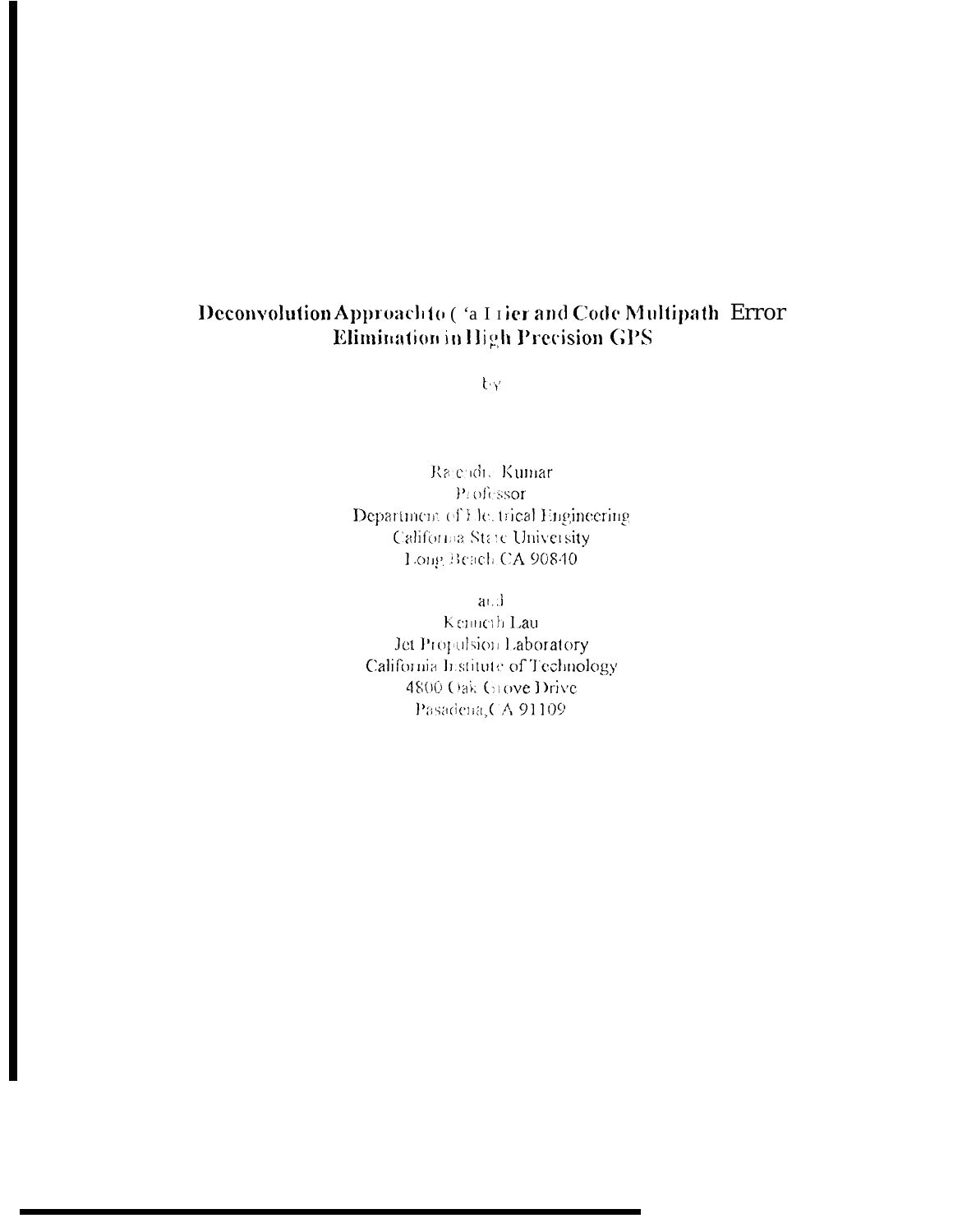# **ABSTRACT**

This paper proposes a novel technique based on the deconvolution approach for the simultaneous estimation and compensation of the multipath estimation errors in both the carrier phase lock and the code delaylockloops in GPS receivers. Simulation results are presented showing that the proposed GPS1 conversed algorithm achieves high precision in the range and differential range estimation in various GPS precision applications such as spacecraft attitude control, C\'C'J) in a relatively severe multipath environment. The architecture and algorithm inherently involve tradeoffs among the proposed hardware/software implementation complexity, the extent of the multipath expected in the specific application, and the degree of multipath cancellation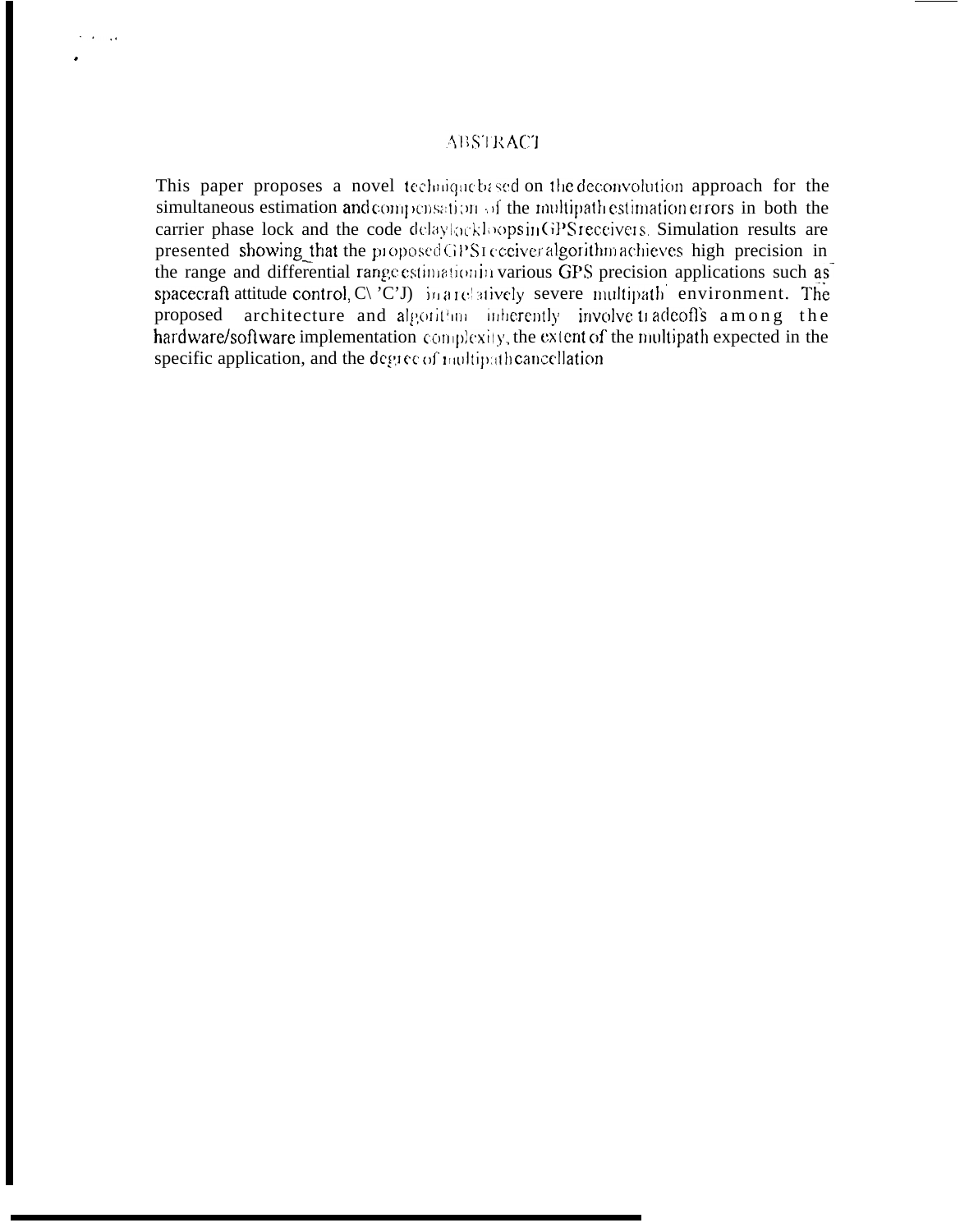# 1 NERODUCTION

The superior ity of GPS receiver technology over other competing technologies, in terms of the cost, reliability, mass, size, and power considerations, as proven in its various applications such as navigation, spacecraft orbit determination, and surveying, has constantly prompted the extension of GPS to other important areas that require increasingly more exacting performance from the GPS system One such area, for example, is the application of GPS to the attitude determination of aircraft and earth orbiting satellites.

For the GPS acceivers to provide the requisite precision, the existing error sources in the GPS system must be eliminated or great ly reduced. Al. the current state of GPS technology, the most significant cross some is the signal multipath propagation. For example, in spacecraft operational environments, the GPS signal is reflected from various structural components of the spacecratiand these reflected components are received by the GPS along with the desired directlare-of-sight $(LOS)$  path. The reflected signals differ from the desired LOS path signal interms of their delays, amplitudes and phases. The carrier phase tracking loop provides  $p_0$  II herent discrimination against the multipath signals and thus tracks the phase of the composite signal correspondent by multipath components. The resulting differential carrier phase estimation error can be orders of magnitude higher compared to the case of no multipath propagation in many GPS applications. For example, the measurements obtained by the RADCAL satellite GPS-ADS (Attitude Determination System) experiments have shown that the differential range error in such environment is of' III( order of 1 cm corresponding to an attitude determination error of about 0.5 degree. Thus for the GPS receivers to provide precision pointing knowledge (order of' 1 arcunin 01 better with 1 meter antenna baseline) or a differential range accuracy of about  $0.5$  mm or better, the multipath effects must be suppressed by orders of magnitudes Similar accuracy may also be desirable in other GPS precision applications in the presence of multipath signals such as GPS based geophysical measurements.

Among the past approaches to deal with the multipath problem, one approach involves reducing the early-late delay spacing among the correlators in the GPS receiver code lock loop. However while this approach reduces the coderange errors to some extent, it does not aid in the carrier phase measurements accuracy that is the basis of most GPS precision applications, Moreover eventheleduction in the code range error is limited and if the early-late spacing is smaller than the initial delay error due to multipath (easily the case with many multipath situations), then the loop errorean be very high and the loop may not even track, although the probability of such an event may be small.

In a recent paper [1] based on the maximum likelihood (ML) estimation theory and the theory developed earlier in [2,3],  $\epsilon_{S}$  of implicit equations are derived for the MI. estimates of the parameters of interest, i.e. the amplitudes, phases and delays of the multipath signals. The paper proposes to solve these highly nonlinear implicit equations in a recursive manner. Reference  $\lceil 1 \rceil$  (so ; g esents some simulation results s h o w i n g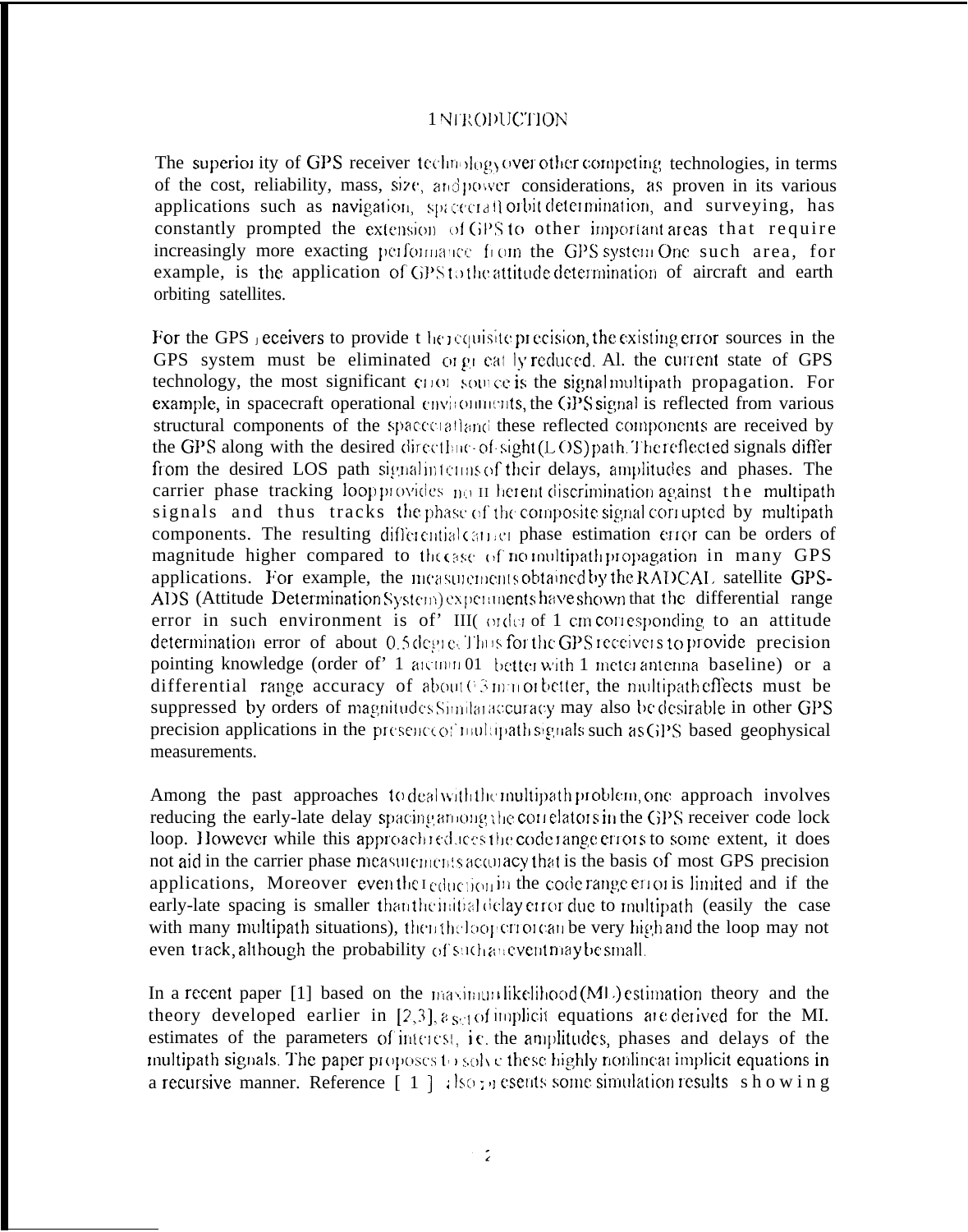significant reduction in the multipather tors  $n_1$  the code phase measurements as compared to the delay lock loop. Howe.vcI, reference [1] does not present any results on the carrier phase measurements, the subject of most interest in the present paper.

This paper presents techniques for dealing with the multipath problem in a comprehensive manner. These techniques are based it the application of the optimal deconvolution approach in a somewhat unconventional manner, as compared to its application in other fields such as seismology and telecommunications. The proposed method consists of first estimating the impulse response of the effective multipath channel by a least squares algorithm, This step is followed by obtaining an inverse filter which equalizes the multipath channel response to the desired ideal multipath free response to the maximum extent possible within the specified constraints of the implementation complexity. Note that there is a possible tradeoff bet wee the hardware/software complexity, the dynamics tracked and the extent of the multipath elumination From the equalized response one then estimates the true carrier phase and coded elay. The simulation results demonstrate that the proposed method is capable of completely eliminating the multipath distortion that is more severe than may possibly take place in any realistic precision GPS applications environment.

#### MULTIPATH ELIMINATION BY DECONVOLUTION APPROACH

in the more conventional telecommunication applications of the deconvolution approach or the equalizer theory [4], the multipath ropagation channel is modeled as,

$$
\mathbf{y}_j = \sum_{k=3}^{N} h_k \mathbf{w}_{j+k} + \mathbf{v}_j \tag{1}
$$

where  $\{u_i\}$  represents the transmitted symbolsequence,  $\{y_i\}$  is the channel output sequence and  $\{h_{-q_1}, h_{-q_1+1},..., h_0, h_1, h_0, h_1, h_0\}$  represents the discrete channel impulse response. The additive noise sequencely,  $\mu$  i. usually assumed to be a zero-mean white Gaussian, The basic process of deconvenyolves the estimation of the transmitted input sequence  $\{u_k\}$  on the basis of noisy observations  $\{y_k\}$  assuming that the discrete channel impulse response  $\{h_k\}$  is known to the receiver. In the case of unknown channel response, adaptive equalization techniques  $[5,6]$  are used wherein first an approximate estimate of  $\{h_{ij}\}\$ is obtained on the basis of a training sequence known in advance to the receiver and the channel output  $\{y_k\}$  and subsequently the estimate of  $\{h_k\}$  is refined adaptively with u<sub>i</sub> replaced by its estimated/detected version in the adaptive algorithm. From the real time estimate of  $\{h_k\}$ , a time varying inverse filter is derived which then filters  $\{y_k\}$  to obtain the estimate of  $\{v_1\}$  Inpractice the two steps of estimating  $\{h_k\}$  and then finding tile corresponding inverse rulter and combined into a single step of finding directly the adaptive equalizer coefficient. The problem wherein the adaptive equalization is achieved without any training sequenceis relatively more difficult and has also received considerable attention in the literature.

There are a number of other important applications of the adaptive deconvolution approach in various other fields such as seismology [7] and antenna signal reconstruction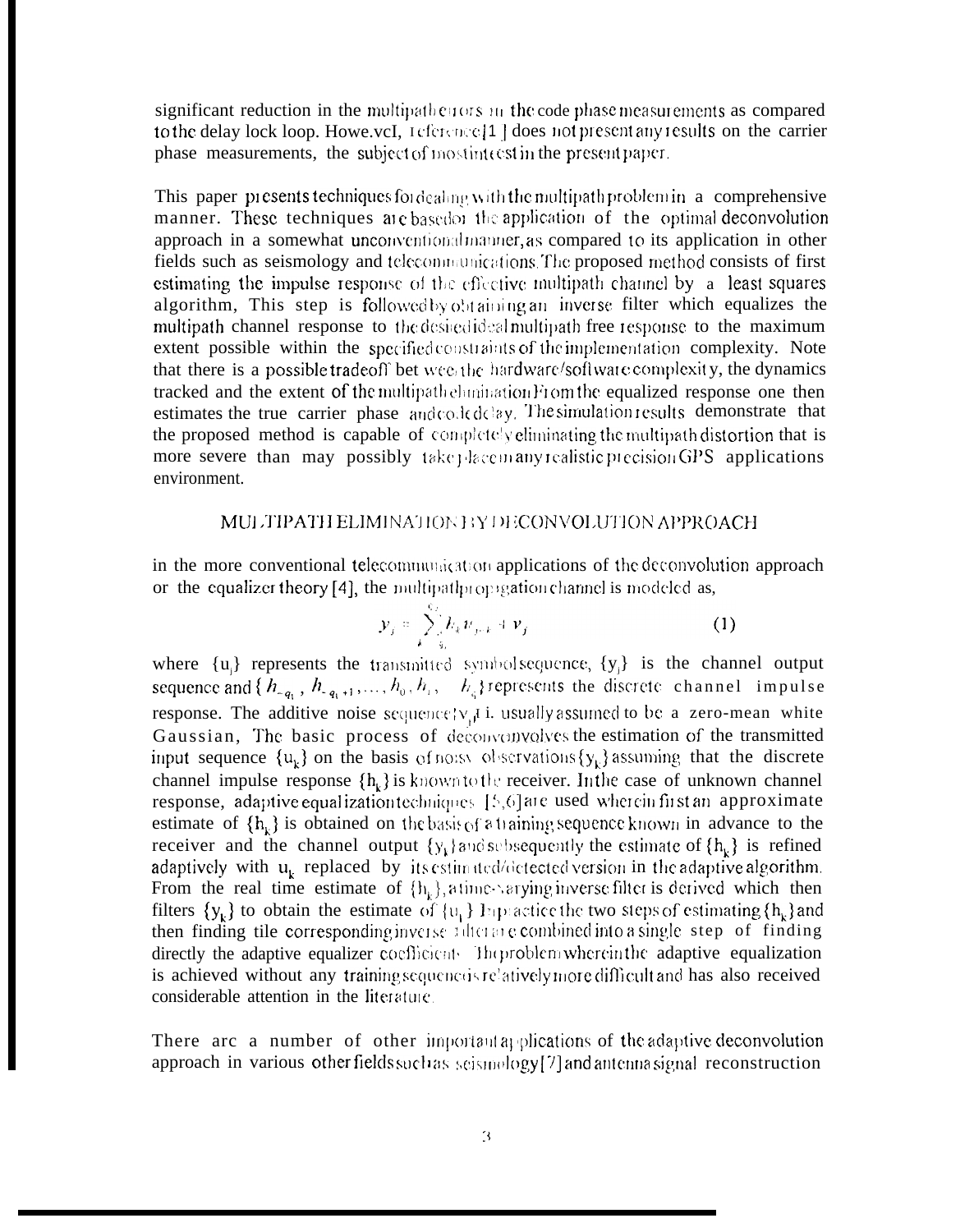[8]. All these situations with their res]) c[ivc terminologies are modeled by equation (1) or its higher dimensional versions Adaptive algorithms are then derived following the above deconvolution approach.

In the following, the deconvolution approach is extended to the problem of multipath elimination in the GPS receiver code tracking and carrier phase lock loops. The following derivation of the signal modelshows both the similarities and the differences between the GPS application of this paper and the other applications of the deconvolution approach.

In the absence of the multipath, the inputsignal to the GPS receiver is given by:

$$
s(t) = A_c \cos[\omega_c t + a(t)\frac{\pi}{2}]
$$
 (2)

where the receiver noise is not considered in the first inst ance,  $A_c$  is the received signal amplitude and  $a(t) = \pm 1$  is the pseudo-sandom code waveform that phase modulates the carrier, and it is assumed that the data modulation is removed in a decision-directed manner, in the presence of N multipathsin addition to the direct line-of-sight path, the input signal may be characterized as

$$
S_m(2) = s(t) \cdot \alpha_r s(t - \tau_1) + \ldots + \alpha_N s(t \cdot \tau_N)
$$
 (3)

where  $\alpha_i$  and  $\tau_i$  denote respectively the amplitude and delay of the i th multipath for i<sup>-1</sup>,2,...,N. After substituting (2) in(3), the composite received signal may be expressed as follows.

$$
s_m(t) = A_c \cos(\omega_c t + a(t)) \frac{x}{2} + \alpha_1 A_c \cos(\omega_c t + \frac{\pi}{2} a(t - \tau_1) + \theta_{m_1})
$$
  
+...+  $\alpha_N A_c \cos(\omega_c t + \frac{\pi}{2} a(t - \tau_N) + \theta_{m_N}), \theta_{m_1} = -\omega_c \tau_i$  (4)

As in the conventional delay-lock discominator the signal in (4) is correlated with the reference signals

$$
s_L(t) = 2\cos(\omega_0 t) a(t - \tau - \tau_c) \frac{\pi}{2}
$$
  

$$
s_E(t) = 2\cos(\omega_0 t) a(t - \tau + \tau_c) \frac{\pi}{2}
$$
 (5)

where  $\tau$  is the delay tracking error,  $\tau_{d}$  is the offset delay referred to as early and late correlator delay and  $\omega_0$  is the reference frequency. The resulting correlation functions are given by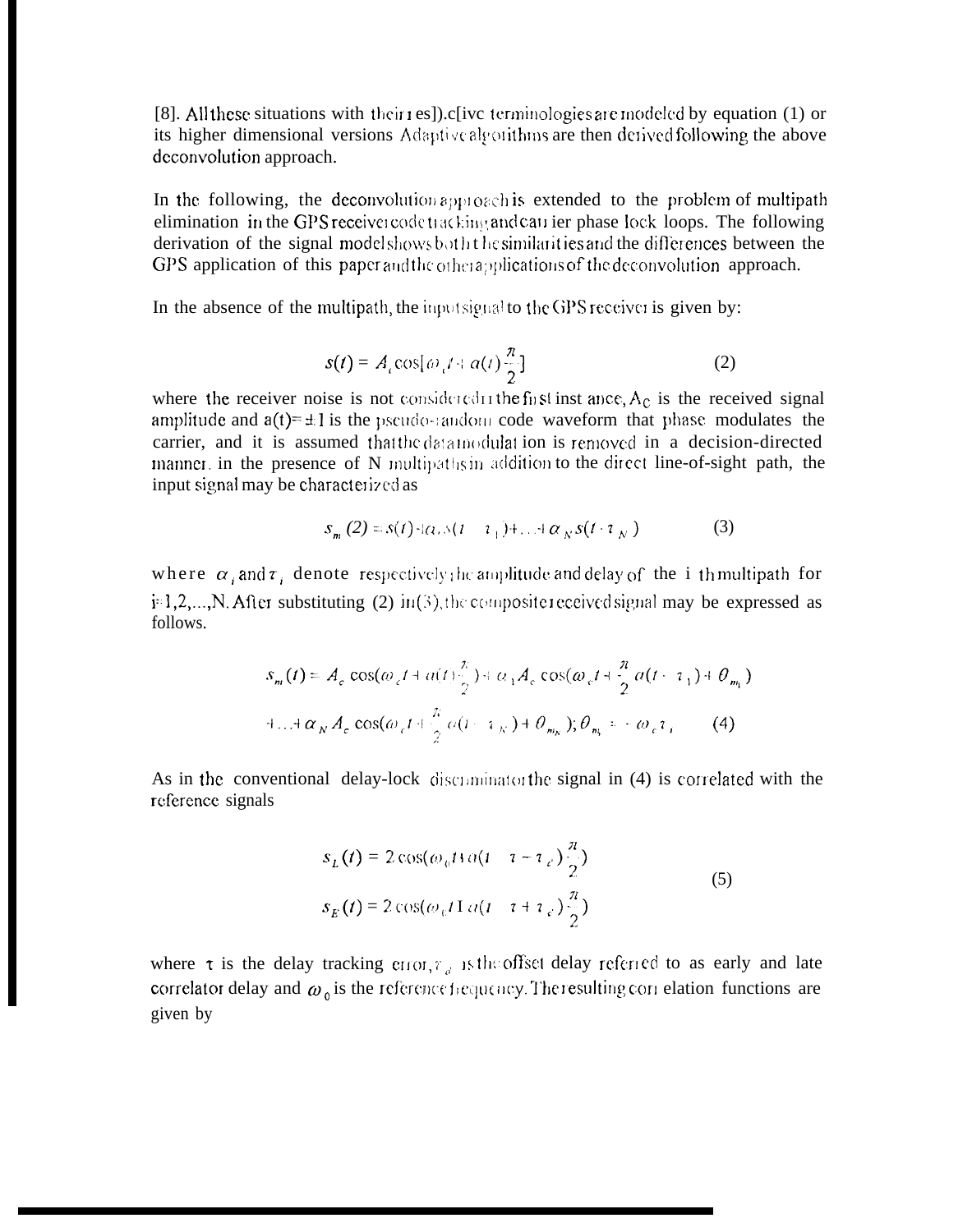$$
\overline{s_m(t)}, \overline{s_1(t)} = A_c \overline{a(t)} \overline{a(t-7)} - \overline{a_d} \csc(\omega_1 t) + ...
$$
  
+ 
$$
A_c \alpha_N \overline{a(t-7)} \cdot \overline{a(t-7)} \cdot \cos(\omega_1 t + \theta_{m_N})
$$
 (6)

where  $\omega_1 = \omega_c - \omega_0$ , some intermediate frequency. The signal in equation (6) is then demodulated by the reference signal  $c_j(t)$  provided by the carrier phase lock loop

$$
c_i(t) = 2\cos(\omega(-1 \theta_i))
$$
 (7)

The resulting demodulated signal denoted by  $R_{\rm h}(t)$  may be written in the form below.

$$
R_{1i}(\tau) = h_{0i} R_c (\tau - \tau_{d}) + h_{d} R_c (\tau + \tau_{d} - \tau_1) + ... + h_{Ni} R_c (\tau + \tau_{d} - \tau_N)
$$
  

$$
h_{ki} = \alpha_k A_c \cos(\theta_{m_i} - \theta_c); k = 0, 1, ..., N
$$
 (8)

In equation (8)  $R_c(\tau)$  represents the codeant occurrelation function,  $\alpha_0 = 1$  and  $\theta_{m_0} = 0$ . Similarly the corresponding signal obtained with  $s_i$  replaced by  $s_i$  in (6) and denoted by  $R_{2i}(t)$  may be written in the following form

$$
R_{2i}(\tau) = h_{0i}R_c(\tau - \tau_d) + h_{1i}R_c(\tau - \tau_c) + h_{Ni}R_c(\tau \tau_d \tau_N)
$$
 (9)

The difference between  $R_{\rm h}$  and  $R_{\rm 24}$ , the so called discriminator function  $D_{\rm t}(\tau)$  is now given by

$$
D_i(\tau) = h_{0i} g_c(\tau) + h_{1i} g_c(\tau - \tau_1) + h_{Ni} g_c(\tau - \tau A)
$$
 (lo)

where

$$
g_c(\tau) = R_c(\tau + \tau_{\perp}) - K_c(\tau - \tau_d)
$$

is the discriminator function in the ideal case. Clearly if  $\alpha_k$  = O for all  $k \neq 0$  then D,(7) =  $g_c(\tau)$  corresponding to the case of no multipath propagation. The standard delay lock loop converges to the solutions, of the equation  $D_i(\tau) = 0$  instead of converging to O which is the solution of  $g_c(\tau)$ : 0. The nultipath error  $r_m$  can be excessive depending upon the actual multipath environment encountered as will be illustrated by severs] simulation examples. In the approach of this paper the discriminator function is measured first and then via equation  $(10)$  is used to estimate all the unknown variables including the multipath delays, amplitudes, and phases and the estimates of the multipath errors both in the phase lock and code lock loops. The multipather cors are then compensated for in arriving at the final differential phase and code range estimates.

To accomplish the above objectives, one also obtains the quadrature phase version of equation (1 O) by replacing  $c(t)$  in (7) by its quadrature phase version: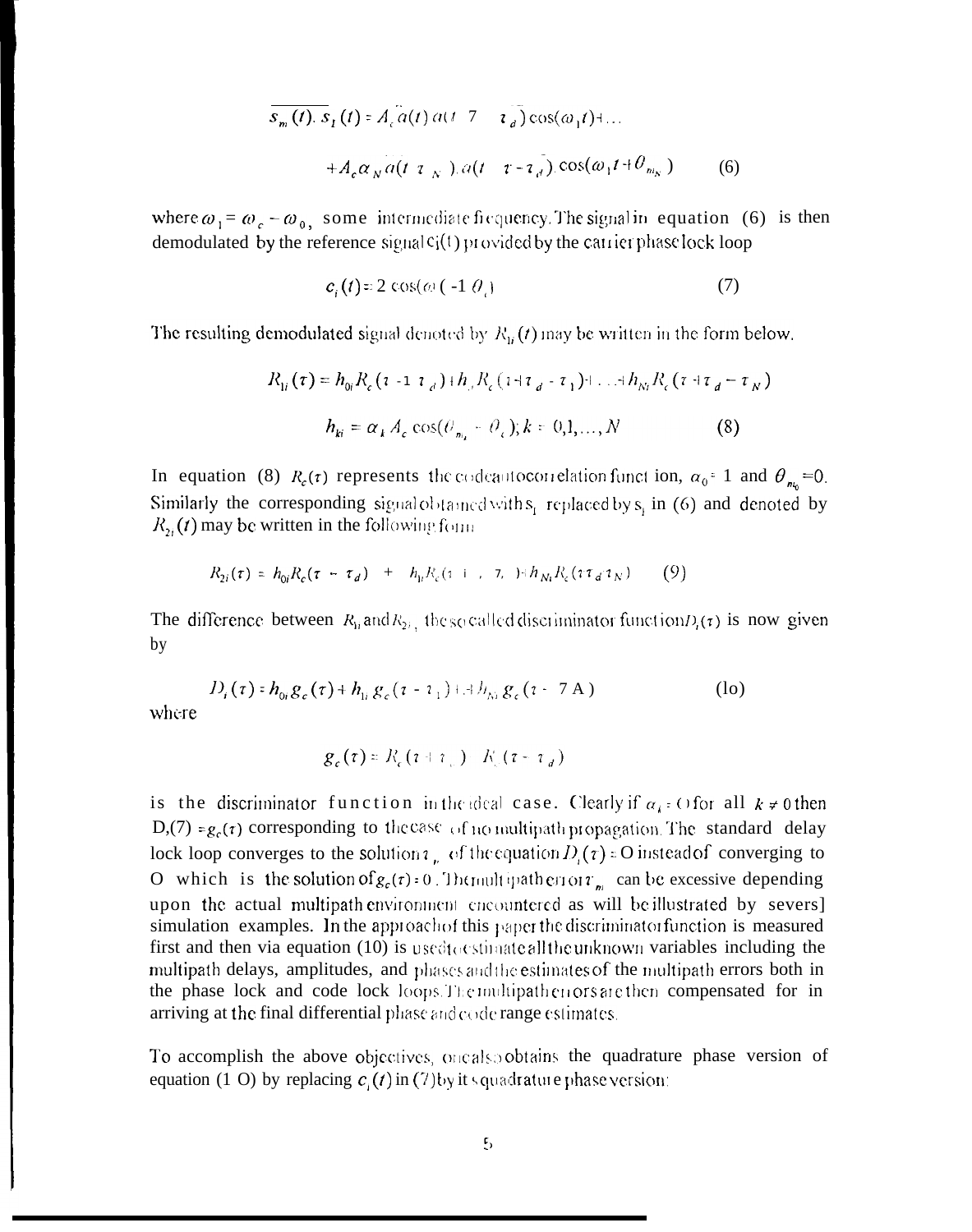$$
c_{\mathfrak{q}}(t) = -2\sin(\omega_1 t + \theta_{\mathfrak{q}})
$$

Repeating the steps as in equations  $(6)$  to  $(10)$  one obtains the expression for the phase quadrature version  $D_{q}(\tau)$  of the discriminator function as

$$
D_q(\tau) = h_{0q} g_c(\tau) + h_{1q} g_c(\tau - \tau_1) + ... + h_{Nq} g_c(\tau - \tau_N)
$$
  

$$
h_{kq} = \alpha_k A_c \sin(\theta_{m_l} - \theta_c); k = 0, 1, ..., N
$$
 (11)

For the purpose of estimating and filtering, the measurement equations  $(1 0)$  and  $(1 1)$  may be combined into the following equation

$$
D(\tau) = h_0 g_c(\tau) + h_1 g_c(\tau - \tau_1) + ... + h_N g_c(\tau - \tau_N) + n(\tau)
$$
 (12)  

$$
D(\tau) \cdot D_i(\tau) + j D_c(\tau) ; h_k u_k + j h_{kj}; k \in \tau, ..., N
$$
 (13)

In equation (12) above  $j = \sqrt{1 \text{ and } I}$ , (1) represents the noise at the correlator output corresponding to the noise at the receiver input. In order to apply the adaptive digital signal processing techniques, the multipathdelays are approximated by integer multiples of A, where A may be selected to be surficiently small to provide the required multipath resolution, leading to the following desired discreteform:

$$
y_j = \sum_{k=-q_1}^{q_2} h_k \tilde{g}_{j-k} + h_j; j = -M_1, ..., 0, ... M_2
$$
 (14)

where  $y_i = D(j\Delta); \overline{g}_i = g_c(j\Delta); \overline{n}_i - n(j\Delta)$  and  $(M_1, M_2)$  represents the interval over which the measured discriminator functionissignificant. Note that equation (14) is of somewhat more general form than(12) mthat this form may also include negative values of the multipath delays, Standard estimation techniques are now applied to estimate the channel impulse response coefficients { $h_i$ } and the corresponding equalizer filter coefficients Letting

$$
\mathbf{h}^{T} = [h_{-q_1}, \dots, h_{-1}h_{+}, \, 1, \dots, h_{q_2}]
$$
\n
$$
\mathbf{g}_{j}^{H} = [g_{j+q_1}, \dots, g_{j+1}, g_{j}, g_{j+1}, g_{j+1}, \dots, h_{j+1}, \dots, 0, \dots, M_{2}]
$$

the least squares estimate of the unknowrchannelimpulse response vector is given by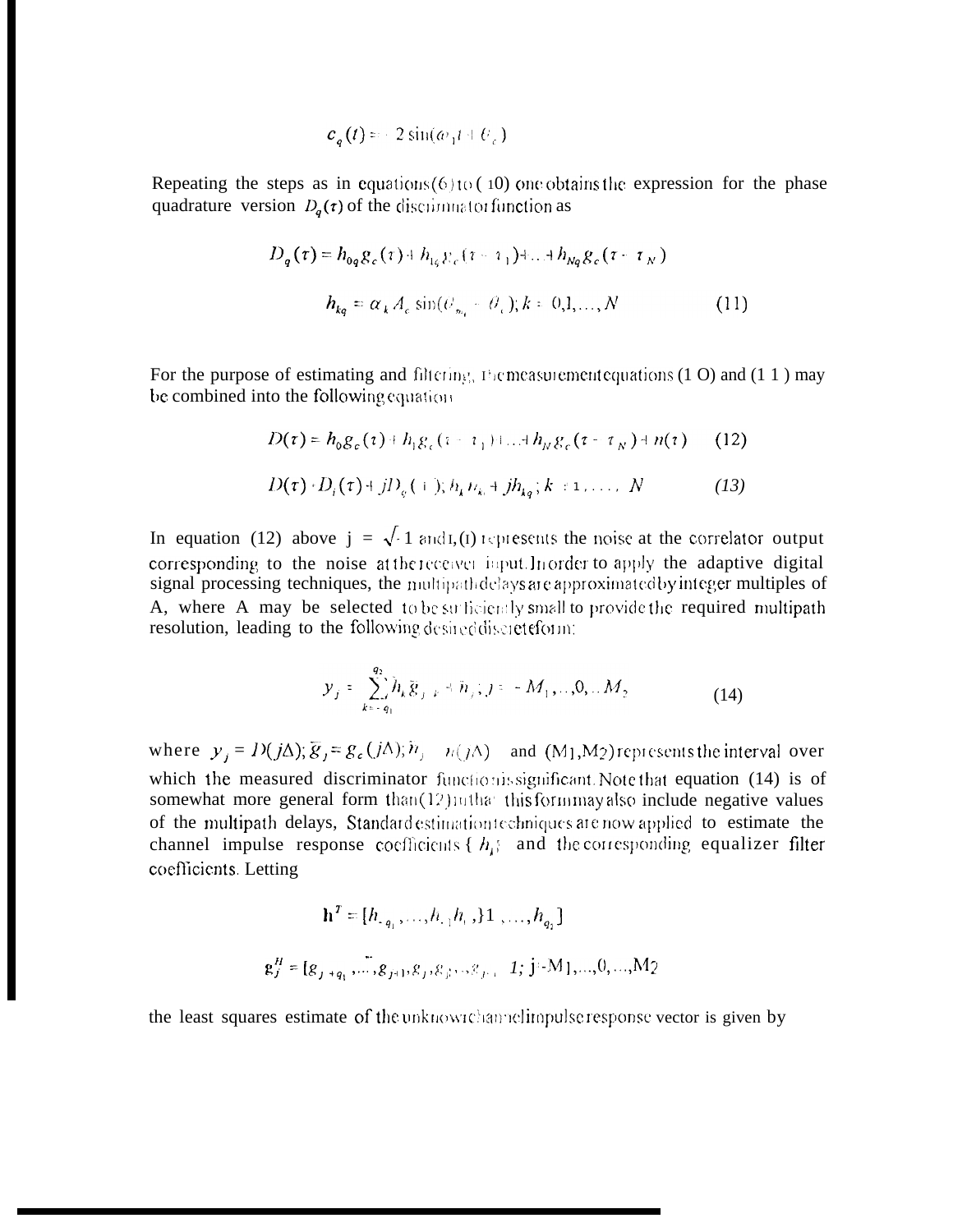$$
\hat{\mathbf{h}} = (\sum_{j=-M_1}^{M_2} \mathbf{g}_{j} \mathbf{g}_{j}^{B} + \sigma_{i}^{2} \mathbf{I})^{+} \sum_{j=-M_1}^{M_2} \mathbf{g}_{j} \mathbf{y}_{j}
$$
(15)

where  $\sigma_n^2 = E[n_j^2]$ .

Now denoting by  $\chi_0$  the truncated (O<sub>i</sub> zero padded depending upon whether  $q_i > K_i$  or vice versa;  $i=1,2$ ) version of  $\hat{h}$ , i.e., with

$$
\boldsymbol{\chi}_0 = [\hat{h}_{k_1}, \ldots, \hat{h}_{0}, \hat{h}_{\cdot,k_1}]
$$

and by  $\chi_j$  the j times shifted version of  $\chi_0$ ,

$$
\boldsymbol{\chi}_j = [\hat{h}_{K_1+j}, \dots, \hat{h}_{i}, \dots, h_{K_2+j}]
$$

the optimum parameter vector  $\vec{\mathbf{f}}$  is given by

$$
\hat{\mathbf{f}} = (\sum_{j=- (K_1 + q_1)}^{(K_2 + q_2)} \chi_{j} \chi_{j}^{B} + \sum_{k=1}^{C} 1)^{-1} \chi_{0}
$$
\n(16)

Note that in the definition of  $\chi_j$  the<br>entriestor  $\hat{h}_j$  are set equal to zero if j falls outside the interval [-q I , q2]. Also the constant, is given by

$$
\kappa = \frac{1}{L} \sum_{j=-L_1}^{L_2} \tilde{g}_j^2; L: L_1 + L_2 + 1
$$

The equalized channel response z s obtained by convolving the two sequences  $\{h_{-q_1},...,h_0,...,h_{q_2}\}\$  and  $\{\hat{f}_{-k_1},...,\hat{f}_{0},...,f_{n_k}\}\$ . The elements of z are denoted by  $\{z_{-(q_1+k_1)},...,z_{0},...,z_{(q_2+k_2)}\}$ . Therefore be equalized disc riminator response is given by

$$
D_{eq}(\tau) = \sum_{i=1}^{\left(q_i + L_i\right)} z_i \, \xi_c \left(1 + i\Delta\right) \tag{17}
$$

For the case of perfect equalization  $z_0 = \frac{1}{2}$ ,  $z_i = 0$  for  $i \neq 0$  and  $D_{eq}(\tau) = g_c(\tau)$ . In practice  $\text{Re}\{D_{eq}(\tau)\}\approx g_c(\tau)$  and the solution of the equation

$$
\operatorname{Re}\{D_{\epsilon q}(i)\} = 0\tag{18}
$$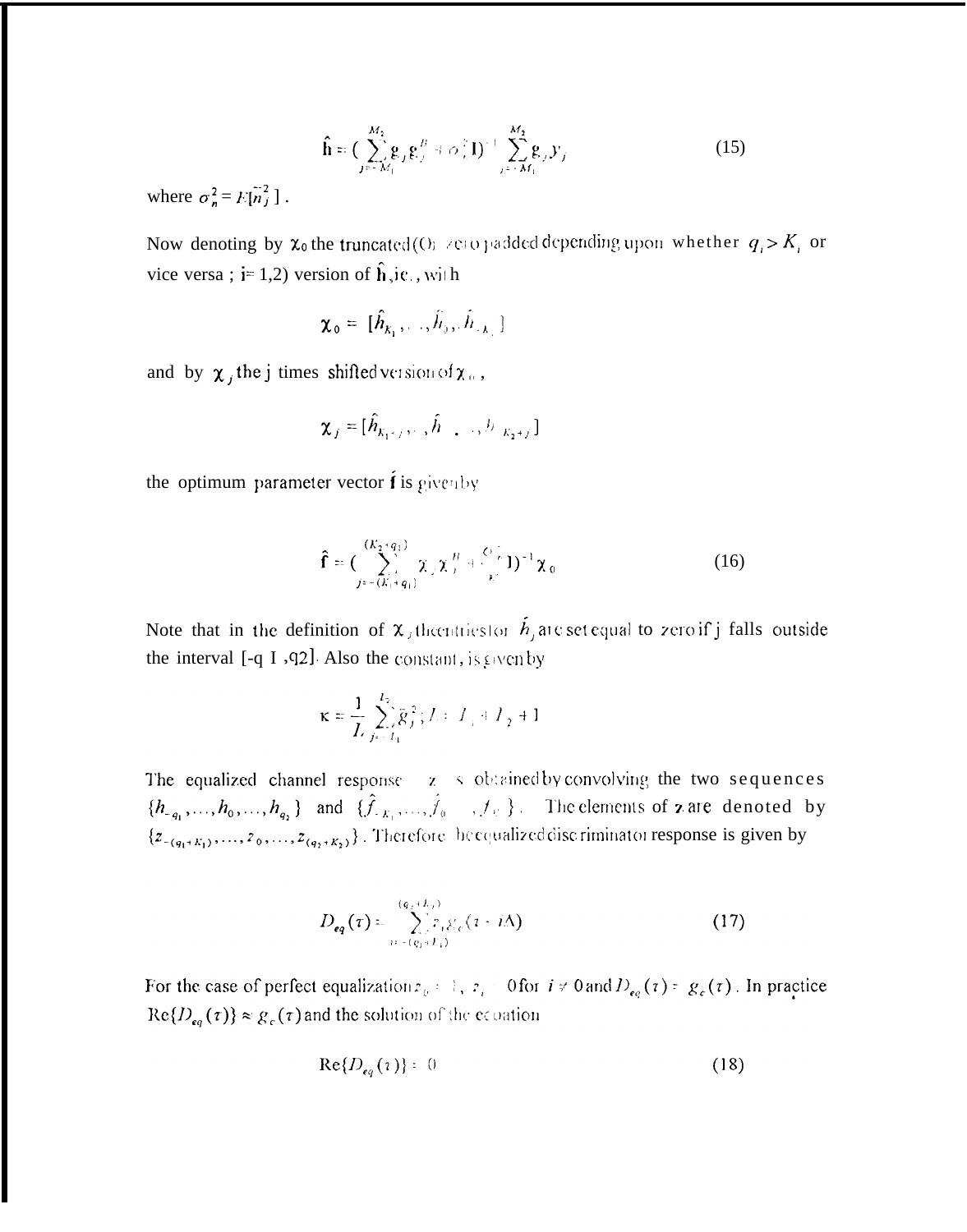is the estimate of the multipath error it idelay estimation which can be compensated for in the range estimate.

# **Delay Estimation:**

One may note in the development above that the solution to the estimation problem is not yet complete, as the measurement  $c_{QV}a_{VQI}(12)$  has not taken into account the initial delay uncertainty  $\tau_p$  arising as a result of the unknown propagation delay. To take into account this uncertainty, the equation  $(12)$  is now modified as

$$
D (7) = h_0 g_c (\tau - \tau_p) + h_1 g_c (1 T_p) - t ... + h_N g_c (\tau - \tau_N - \tau_p) + n(\tau) (19)
$$

In order to simultaneously estimate the channel response vector h and the delay uncertainty  $\tau_p$ , let

$$
\tau_{p} = k_{0} \Delta + \tau_{c} ; | \tau_{c} | < \Delta
$$

for some signed integer  $k_0$  and with Asdcoted above. The equation (19) may be rewritten as

$$
D(\tau) = h_0 g_{k_0}(\tau) + h_1 g_{k_0}(\tau - \tau_+) \quad \text{if } k_S g_{k_0}(\tau - \tau_N) + n(\tau)
$$
\n
$$
g_{k_0}(\tau) = g(\tau \, k\Delta), g(\tau) = g_c(\tau - \tau_c) \tag{20}
$$

Assuming that  $|k_0|$ <N for some integer than d that  $g(\tau) \approx g_0(\tau)$  (true for A small), then  $k_0$  is the integer k that minimizes the following index

$$
\min_{-N \le k \le N} \left\| D(\tau) - (\mathbf{h}^{\prime})^2 \mathbf{g}^k(\tau) \right\| \tag{21}
$$

where  $\hat{\mathbf{h}}^k$  is the channel response obtained **011** the basis of replacing  $k_0$  by k in (20),

$$
\mathbf{g}^k(\tau) = [g_k(\tau), g_k(\tau, \tau_{k-1}), \ldots, \tau_{k}(\tau, \tau_{k})]^T
$$

and  $g_k(\tau)$  is approximated by  $g_{\tau}(ik\Delta)$  in the estimation of  $\hat{h}^k$  for any integer k, the discretization and estimation procedure of (14 i(16) is followed If  $\hat{k}_0$  is the solution of the minimization in (21), then the overall channel estimate is given by  $\hat{\mathbf{h}} = \hat{\mathbf{h}}^{\hat{k}_{0}}$ . Substitution of  $\hat{h}$  in (16) provides the coefficients of the inverse filterand the solution of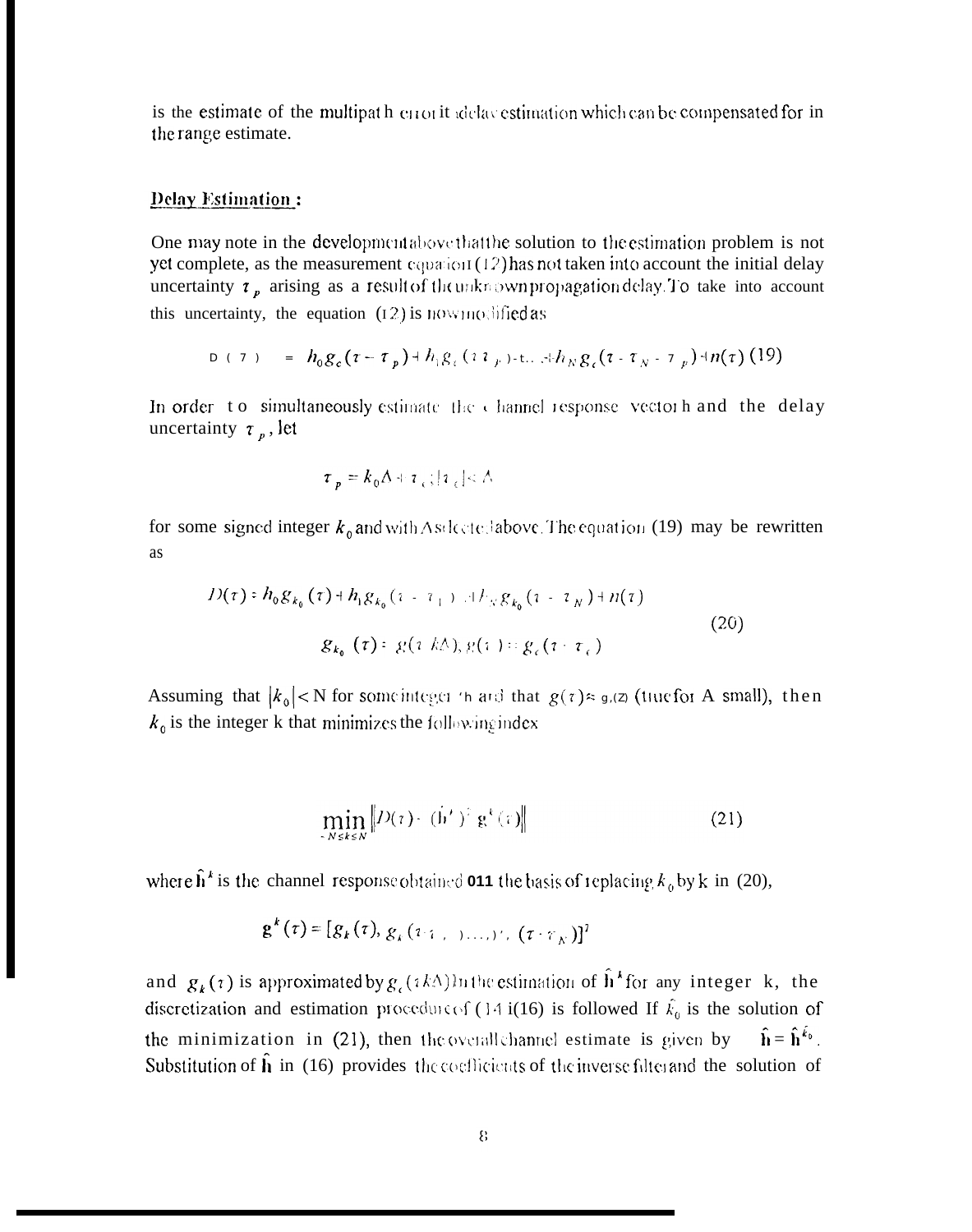(18) yields  $\hat{\tau}_p$  Note that if it is known that nultipather out  $\tau_p$  is smaller than A in magnitude, then this additional procedure is not necessary, However for  $k_0 > 0$ , considerable error can otherwise consuming estimate of h.

### **Multipath Phase Estimation:**

With  $\hat{i}_p$  denoting the estimate of the multipath delay error, one now solves equation for **h** but with  $\bar{g}_i$  equal to  $g_c(i\Delta \hat{i})$ , Denoting the resulting least squares solution by  $\hat{\mathbf{h}}^f$ , then the multipath phase error estimate is given by the argument of the zeroth component of the estimated impulser esponse, i.e.,  $\hat{\theta}_r = \arg(\hat{h}_0^f)$ . This error is compensated from the carrierphase-lockloopphase estimate in the following estimation cycle.

Figure 1 depicts the block diagram of the proposed GPS receiver implementation. Note that the number of correlators  $Q: Q_1(Q_2+1)$ , depends upon the value of A, the spread oft he expected multipath, and the deconvolution filter order selected, The linear combiner simply takes the appropriate differences of the orielators' outputs according to

$$
D(\tau + i\Delta) = R(\tau + i\Delta + \tau_a) - R(\tau + i\Delta \tau_a); i = -Q_1, ..., 0, ..., Q_2
$$

where  $\tau_d$  is selected to be integer multiple of A, T he channel es[irI-1:{tc)r/equalizer block computes the multipath phase and delay cross according to equations  $(1 5)$  -  $(21)$ . These error estimates then appropriately compensate the code and carrier generator phase.

# SIMULATION RESULTS

In this section some simulation examples are presented depicting the performance of the proposed multipath cancellationalgorithm histsome additional notations are introduced to present these results. Let T and  $T<sub>C</sub>$  denote the sampling period for the signal processing system and the code chip periodrespectively. Also let t d denote the normalized delay  $\tau_d/T_c$  and y be the sample signal-to-mise power ratio given by  $\gamma = (P_c T/N_0)$  where  $P_c = A_c^2 / 2$  is the signal power receive by the direct line-of-si{r,1]t path and  $N_0$  is the one-sided power spectral density of the receiver thermal noise. Further denote by a and  $\theta_m$  the vectors consisting of the an iplitudes and phases of the discrete channel response h in equation (14). The motivation] behindthenes search presented in this paper has been the GPS application to precision attitude determination of I EO (low earth orbit) spacecrafts. Therefore the achievable carrier phase estimation errors are interpreted in terms of the equivalent attitude pointing errors1tmay be easily seen that for1 meter antenna baseline the conversion factor between the carrier phase error in radians and the corresponding pointing error in arcmin is approximately equal to 109.4. Several simulation examples are presented below in terms of the notations introduced in this Section Recall that  $(q_1 + q_2)$  is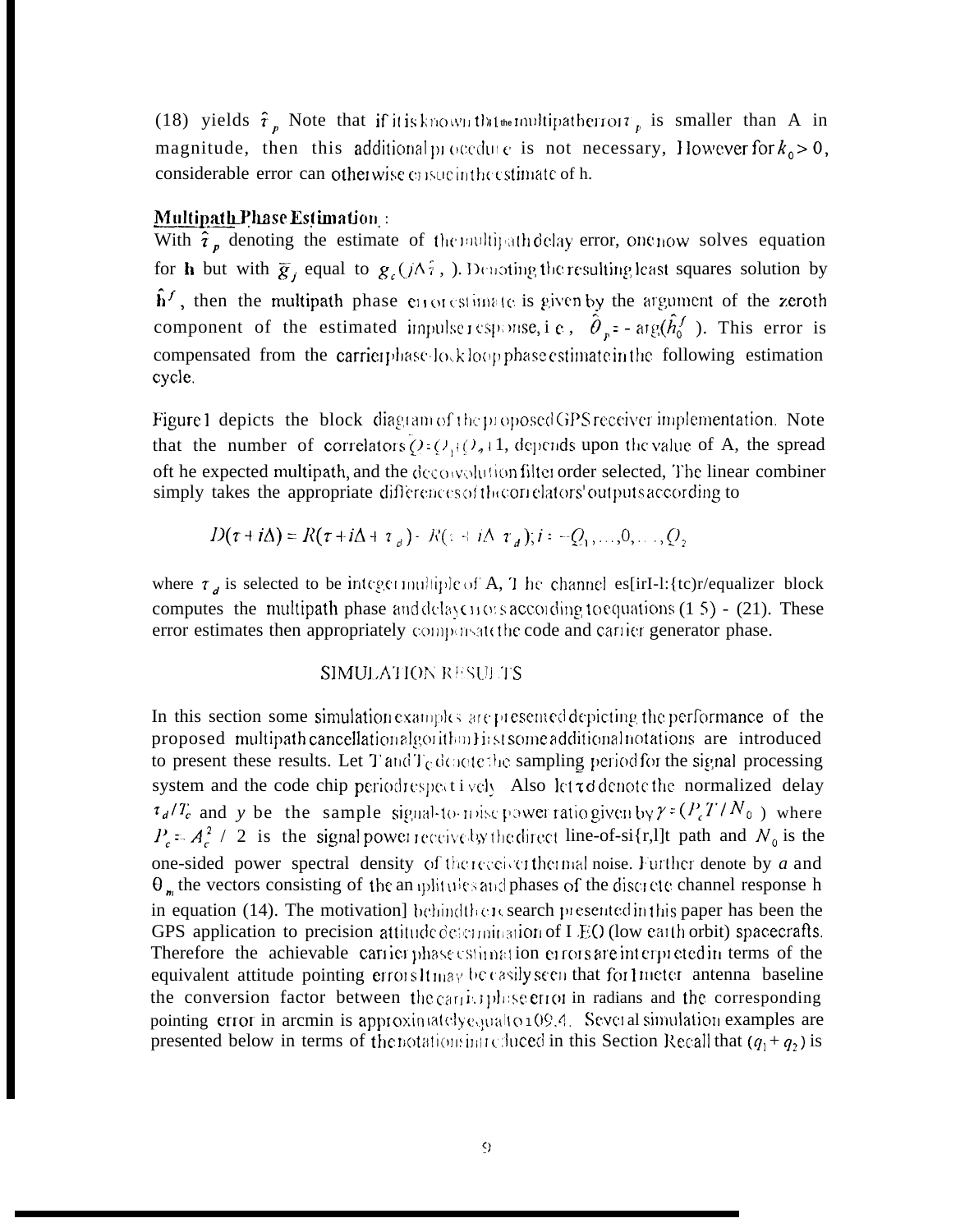equal to the number of discrete multipaths,  $(K_1+K_2+1)$  is the number of filter taps and y is the sample SNR.

Example 1.  $q_1 = 0$ ;  $q_2 = 8$ ;  $K_1 = 12$ ;  $K_2 = 4$ ;  $\gamma = 10^3$ ;  $\gamma_d = 0.5$  $\alpha = [1.2 \t .5.8.9 \t .\t 1 2.9]$  $\theta$  =[0 -.5 .71.:' .8.6 | 3 2 -1.1]

 $\lambda$ 

Figure 2 plots the ideal discriminator exponse  $g_c(7)$ , distorted response  $D(\tau)$  of (12) and the discrete version of the equalized response  $D_{\epsilon_6}(\tau)$  of (1–7). Clearly while the zerocrossing of D( $\tau$ ) is about .4 T<sub>c</sub> the zero-crossings of both  $g_c(\tau)$  and  $D_{eq}(\tau)$  are equal to zero. Reducing the tap spacing  $\{0, 1\}$  and  $\{0, 1\}$  constraint and significant difference in the zero-crossing of the function I  $Y(x)$  as shown in Figur e 3 which plots the various discriminator functions for the case of  $\imath$ ,  $\kappa$  (~...). Figure 4 shows the convergence of the delay error as a function of the number of samples processed with an initial normalized delay of -.498 chips. Notice that the steady state error without multipath correction will remain approximately equal to  $41$ <sub>C</sub> while with the correction algorithm the error is approximately equal to ,001 "I". Note also that with a 50 dB-Hz CNR at the receiver input this period of 100 iterations corresponds to only lsee of real time as per the definition of y. Figure 5 shows the carrier phase error expressed in arcmin for the GPS attitude determination application. Note that the little error of more than 30 arcmin is reduced to about .1 arcmin

Example 2. 
$$
q_1 = 0
$$
;  $q_2 = 25$ ;  $K_1 = 35$ ;  $K_2 = 4$ ;  $y = 10^6$ ;  $7e = 0.1$   
\n $\alpha = [1, 8, 5.3.90.2.5.3] \cdot \sqrt{1.050} \cdot (S.1, 0.03, 0.02.1, 0.07, 0.05, 0.04.1, 0.05, 0.08, 0.01]$   
\n $0_m = [0.5, 7, -0.71, 0.3, 0.5, -0.61.5, 1, 8.2, 0.01, 0.5, 0.3, 0.01, 0.8, -0.5, 9.1, 2, -0.61]$ 

Figures 6 and 7 depict respectively the convagence of carrier phase and the code delay errors versus the number of samples In this example the sample SNR is equal to 40dB and thus corresponds to an update period of 0.1 sec for a 50dB-Hz CNR at the GPS receiver input. Note that the multipaths with delay greater than 9A are weak in that their relative amplitudes arc less than 0.1 of the direct path which makes the identification of these multipaths more difficult. As may be infelled from these figures a residual pointing error of less than 1 arcmin and a normalized delay en or of 0.05 chips is obtained in less than 50 iterations. Since the amplitudes of multipaths for delays exceeding  $9\Lambda$  are relatively small, one may consider ignoring these and thus select a filter order that is much smaller than q. Figure 8 shows the resulting error performance when the filter order  $K_1$  is selected to be 10. As is apparent from the figure, there sidual error while much smaller compared to the initial error of about 30 arcmin is much higher than that achieved with K1=35 filter case.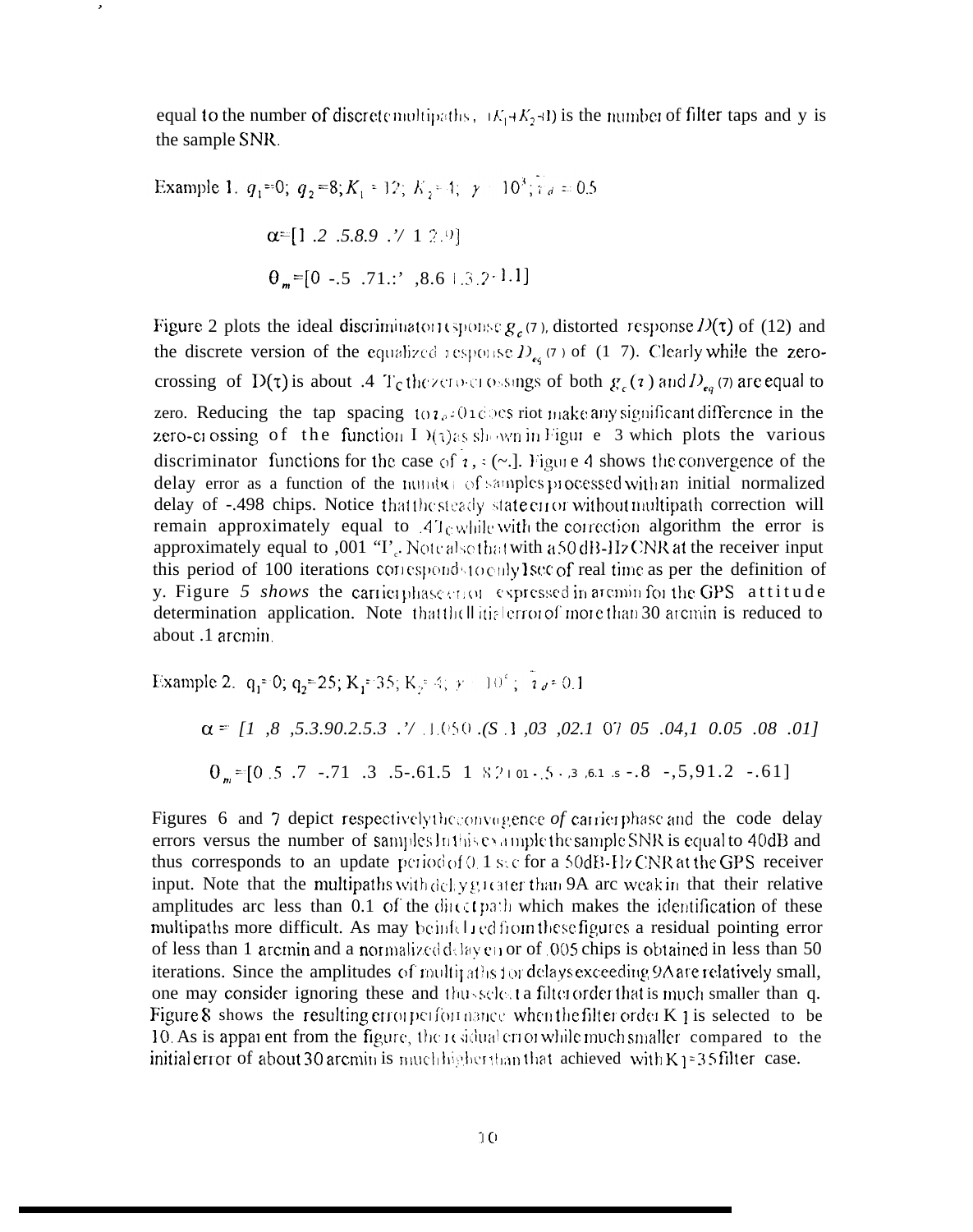Example 3. 
$$
q_1=0
$$
;  $q_2=35$ ;  $K_1=35$ ;  $K_2=4$ ;  $\gamma = 10^5$ ;  $\tau_d = 0.1$   
\n $\alpha = [1, 8, .5.3.90.2, 5.3.7, 1, .5.6.201, .7.5.2.3, 5.71.4.8.3.71.7.8.6 1, .5.30.7]$   
\n $\theta_m=[0, .5.7-.7, 1, .3, .5-.61, 5, 1.82, .101, .11.3, .6. 1, .5. , 8-.5.91.2.6 1, .7-1, .7.8.6.5-.81.4-.91]$ 

Figures 9 and 10 plot the residual  $\text{ca}^t$  rier phase and code delay errors respectively, for  $[\gamma]$ = 30 dB. As may be inferred from these figures, for this case of very severe multipath propagation, the pointing error is reduced from about 32 atomin to only 4.5 arcmin while the residual delay error is about Olchips

#### **CONCLUSIONS**

This paper has presented novel techniques based on the deconvolution approach for the simultaneous estimation and compensation of tile multipathestimation errors in both the carrier phase and code delay based precision GPS applications. Of particular interest is the application of the algorithm to GPS based attitude determination of LEO (low earth orbiting) satellites. From the simulations of the algorithm it turned out that for a one meter antenna baseline, an attitude error of ...5 deg to 1 deg may result due to multipath errors. This result is consistent with the earlier RADCAL satellite experiment. In the code pseudo range measurements errors of the order of 34 chips were observed in the simulations. From the simulations it also became approach that while reducing the early late correlators delay spacing reduces the effects of thermalnoise, it does little to mitigate the effects of multipath propagation.

When the proposed algorithm is applied to these simulation examples, the attitude determination errors are reduced to order of a transmin in most cases, in some simulation examples a residual error of only .1 arcming can be achieved while for very severe multipath situation involving 35 multipaths are sidualer for of about 4 archin is achieved. In terms of code pseudo range criors the citor is reduced to order of ,01 chips. As expected, generally the higher the deconvolution filter order the smaller are the residual errors. However beyond a certain limit the instrusse in filter order or the SNR does not reduce the errors any further, i.e., the residual crossicinain of the order of one arcmin as described above in various simulation examples. Wit hthe order of en ors thus achieved the proposed algorithm should make GPSbasedattitude determination a reality.

### **ACKNOWLEDGEMENTS**

The research described in this paper was carried out at the Jet Propulsion Laboratory, California Institute of Technology, under contract with the. National Aeronautics and Space Administration. Dr. Kumarreceived support from NASA in the form of 1994and 1995 faculty summer fellowhips while conducting this research.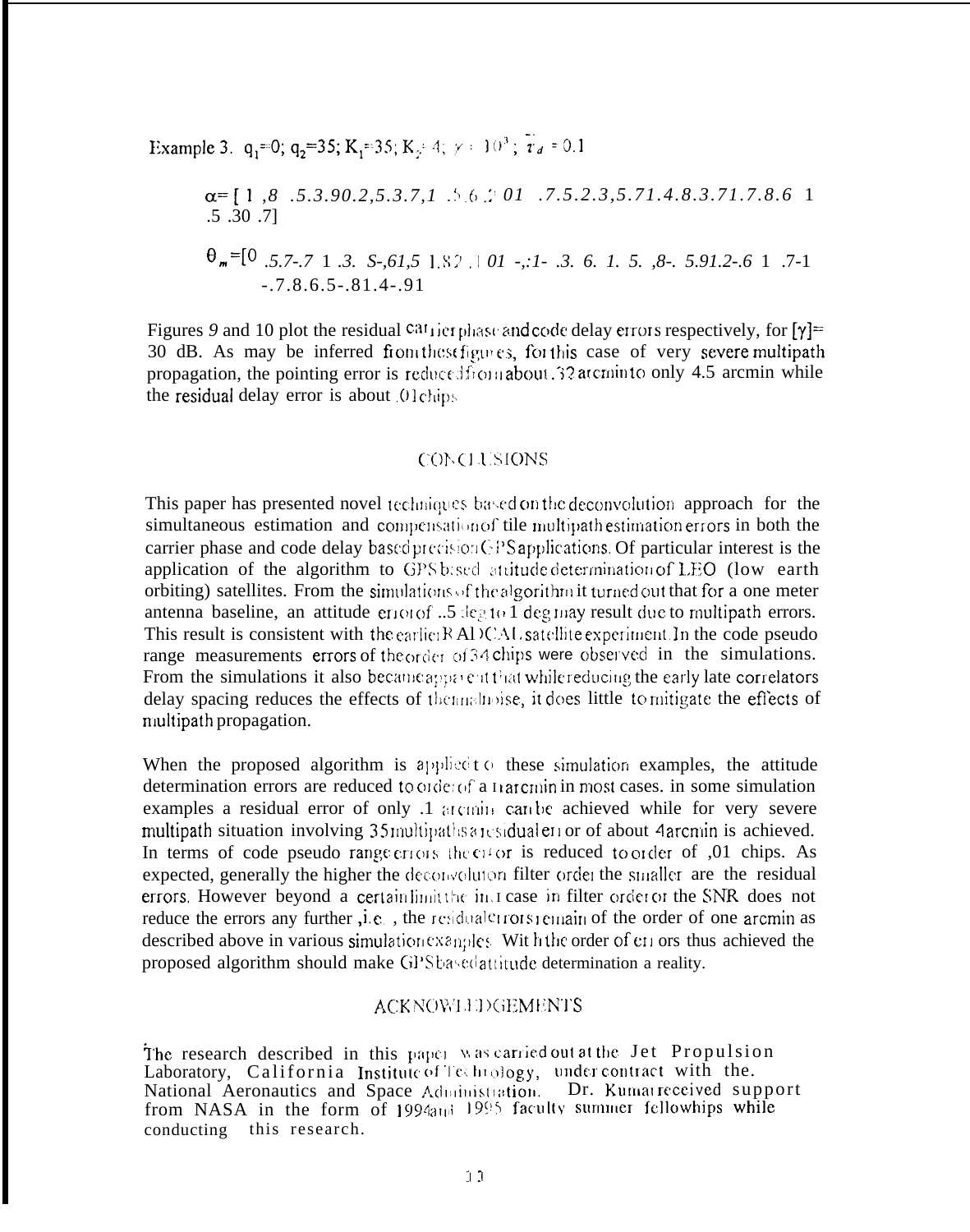The authors thank Dr George Sevastonion his keen interestin and support of this research.

# **REFERENCES**

[1] Van Nee, R. D. J., J. Siercyeld, P.C. Fenton, and B. R. Townsend, 'The Multipath Estimation Delay Lock Loop: Approaching Theoretical Accuracy 1 imits', Proceedings of 1994 IEEE Position Location and Navigation Symposium, Las Vagas, February 1994, pp. 246-251.

[2] Van Nee, R. D. J., 'GPS Multipathand Satellite Interference', Proceedings of the ION 48th Annual Meeting, Washington, June, 1992, pp. 167-177.

[3] Van Dierendonck, A. J., P. Fenton, and T. Ford, Theory and Performance of Narrow Correlator Spacing in a GPSReceiver', Navigation, Vol. 39, NO, 3, pp 265-283.

[4] Proakis, J.G., Digital Communication, McGraw Hill, 1995

[5] Kumar, R., and J. El. Moor-c., 'Adaptive Equalization via Fast Quantized State Methods', IEEE Trans. Communications, Vol. (20M-29 October 1981, pp. 1492-1501.

[6] Porat, B., and B. Friedlander, Blind I quilization of Digital Communication Channels using 1 ligh-Order Moments', IEEE Transactions 011 Signal Processing, Vol. 39, No. 2, February 1991, pp. 522-526.

[7] Mendel, J.M., Optimal Seismic 1 Deconvolution- an Estimation Based Approach, Academic Press, 1983.

[8] Kumar, R., 'Multielement Array Signal Reconstruction with Adaptive Least Squares Algorithms', international Journal of Adaptive Control arid Signal Processing', Vol. 6, December 1992, pp. 561 -58S.

[9] Cohen, C.F., and B.W. Parkinson, '} spanding the Performance Envelope of  $GPS$ Based Attitude Determination', Proceedings of IONGPS-91, Albuquerque, September, 1991, pp. 1001-1011.

[10] Axelrad, P., and B.C. Chesley, 'Performance Testing of a GPS Based Attitude Determination System', AIAA Journal, I' 93, pp 809-819.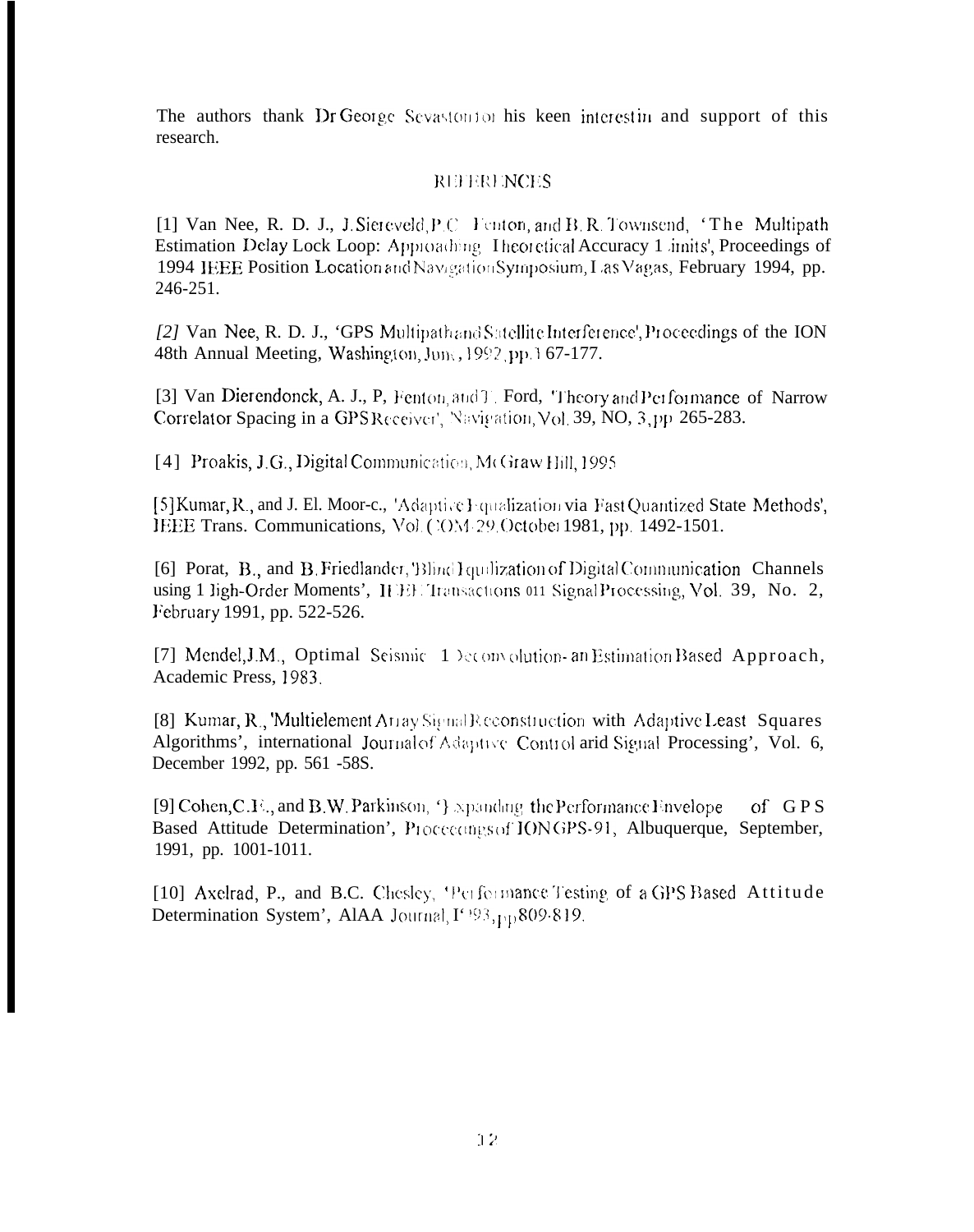

Figure 1. GPS Receiver Multipath Compensator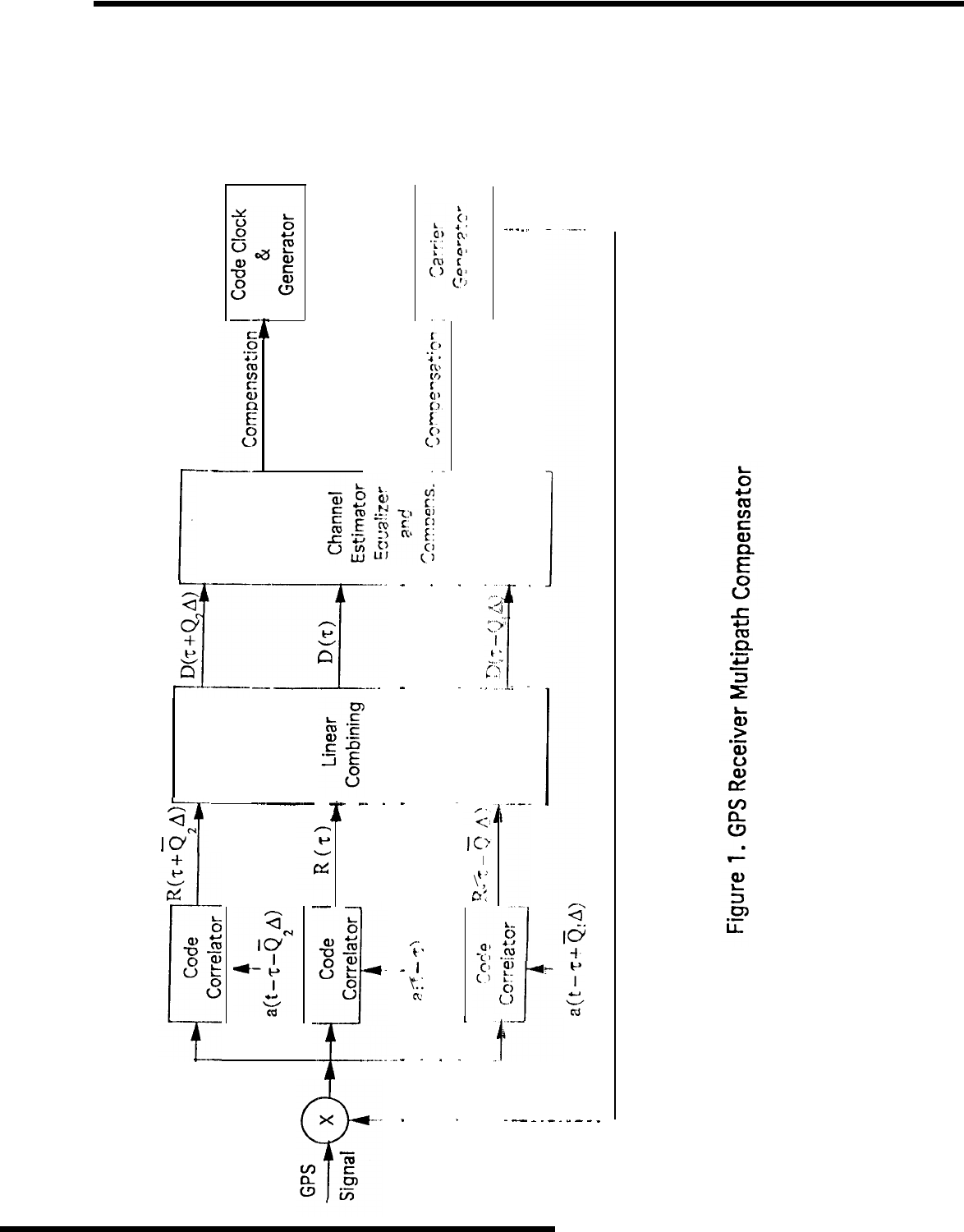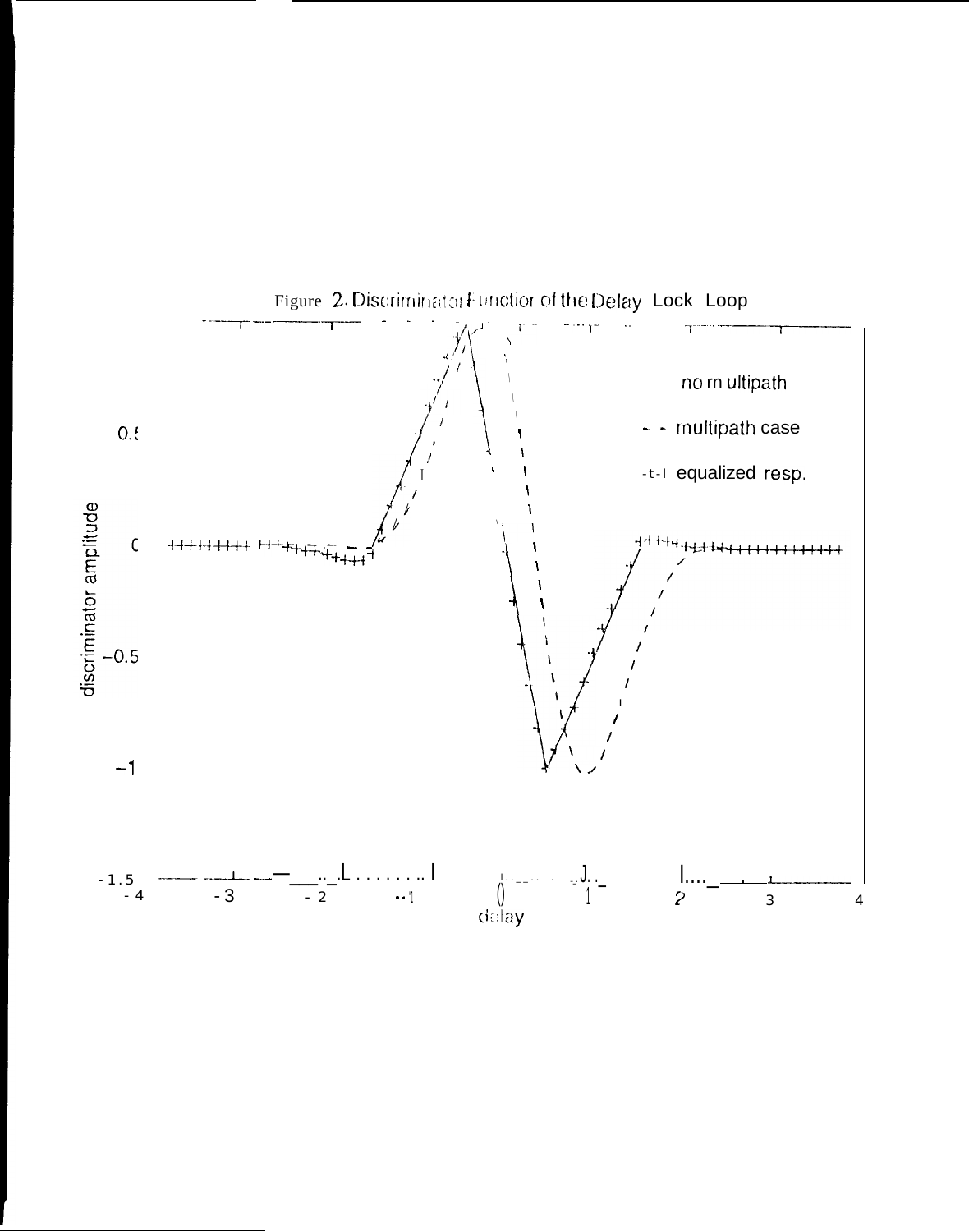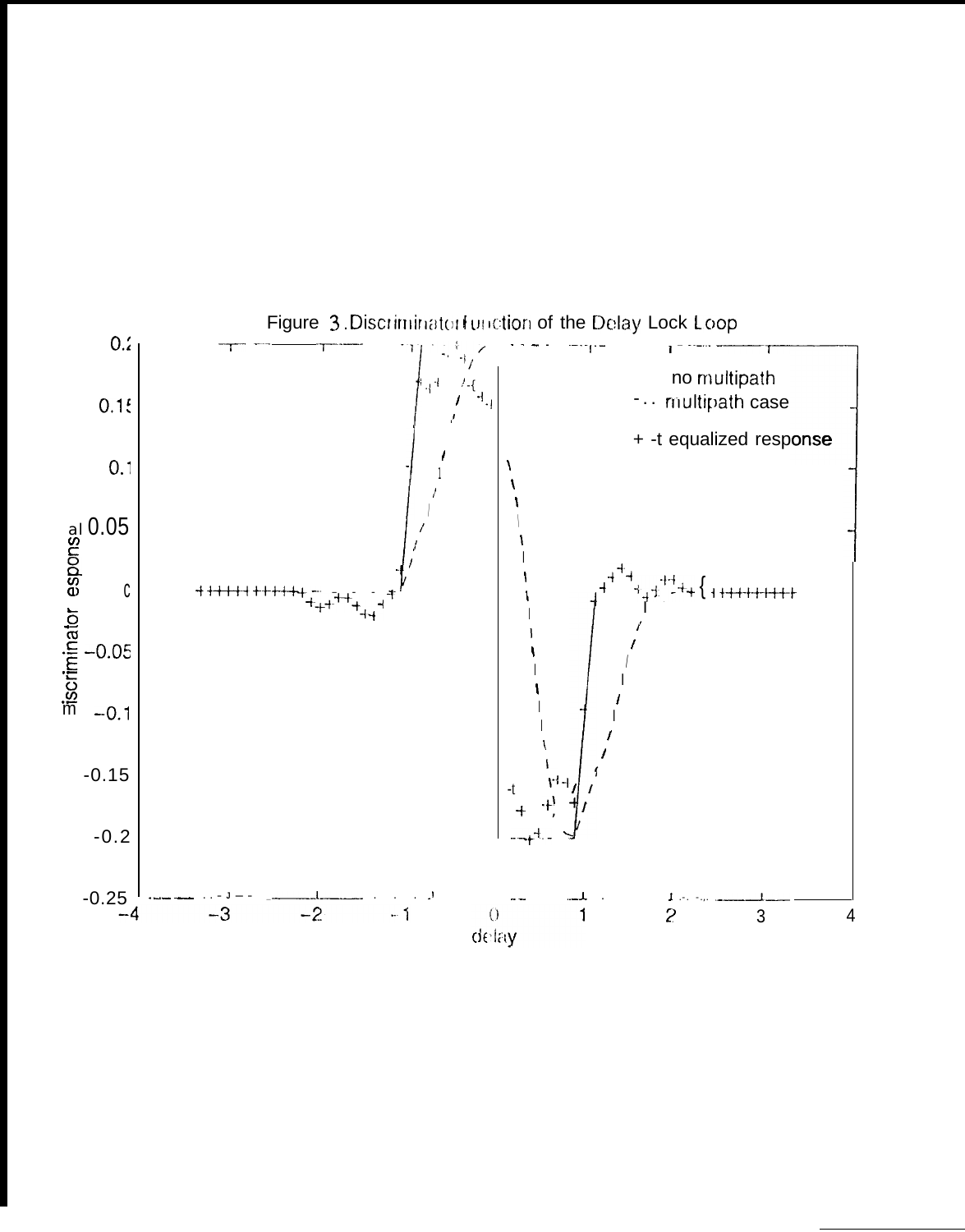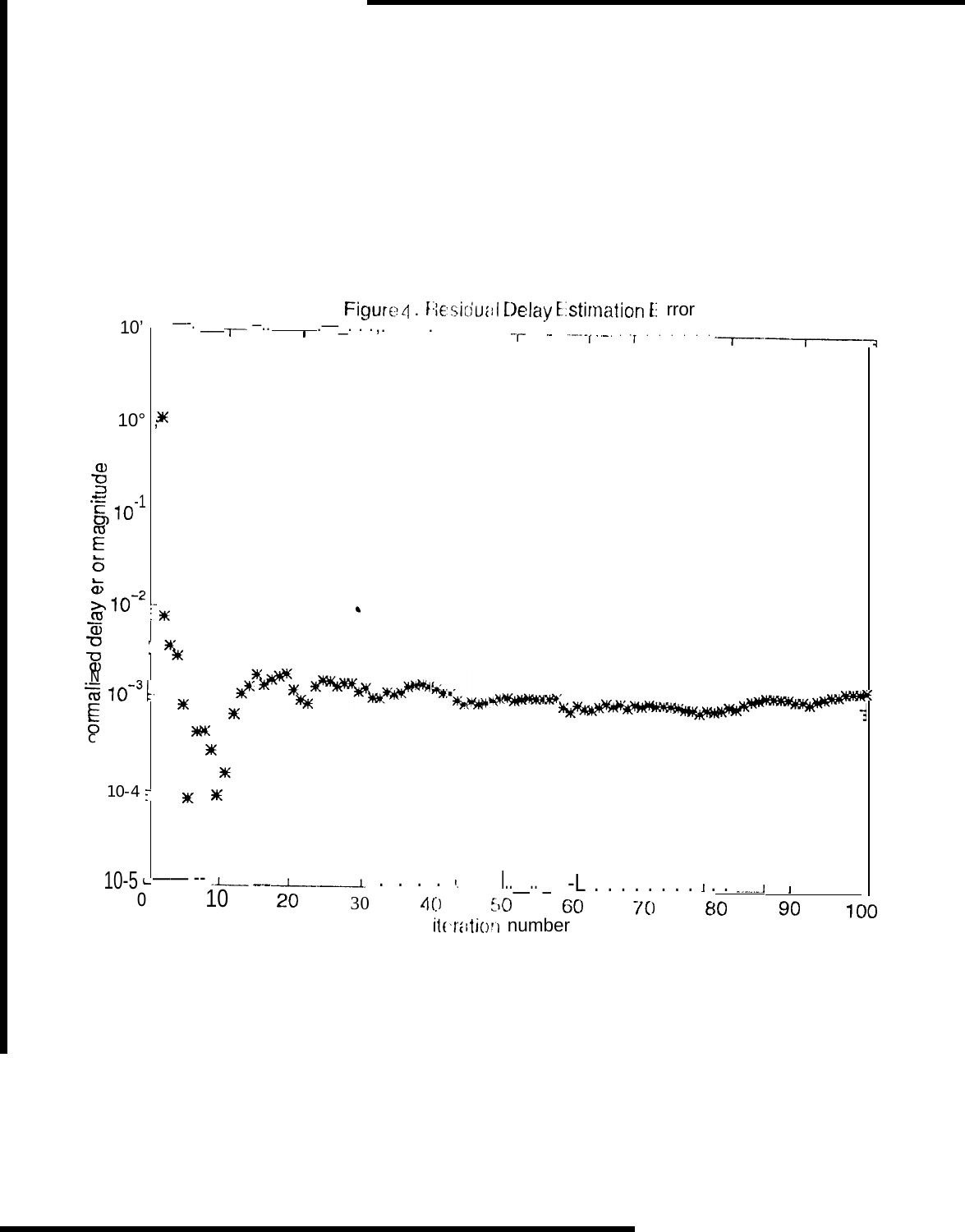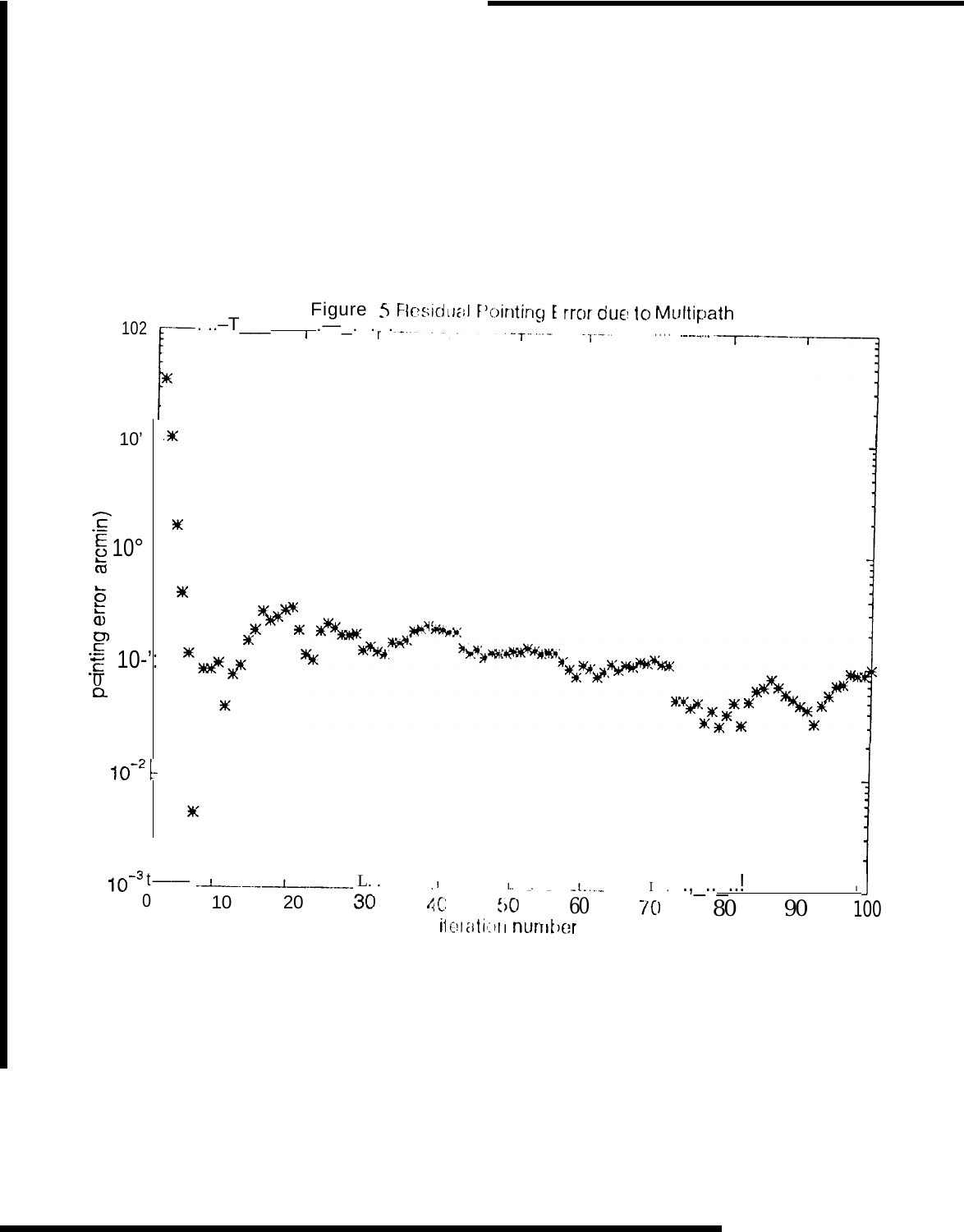

Figure 6. Residual Pointing Liror due to Multipath (q=25); Amplitudes of Multipaths with Delay  $> .9$   $\Delta$  Small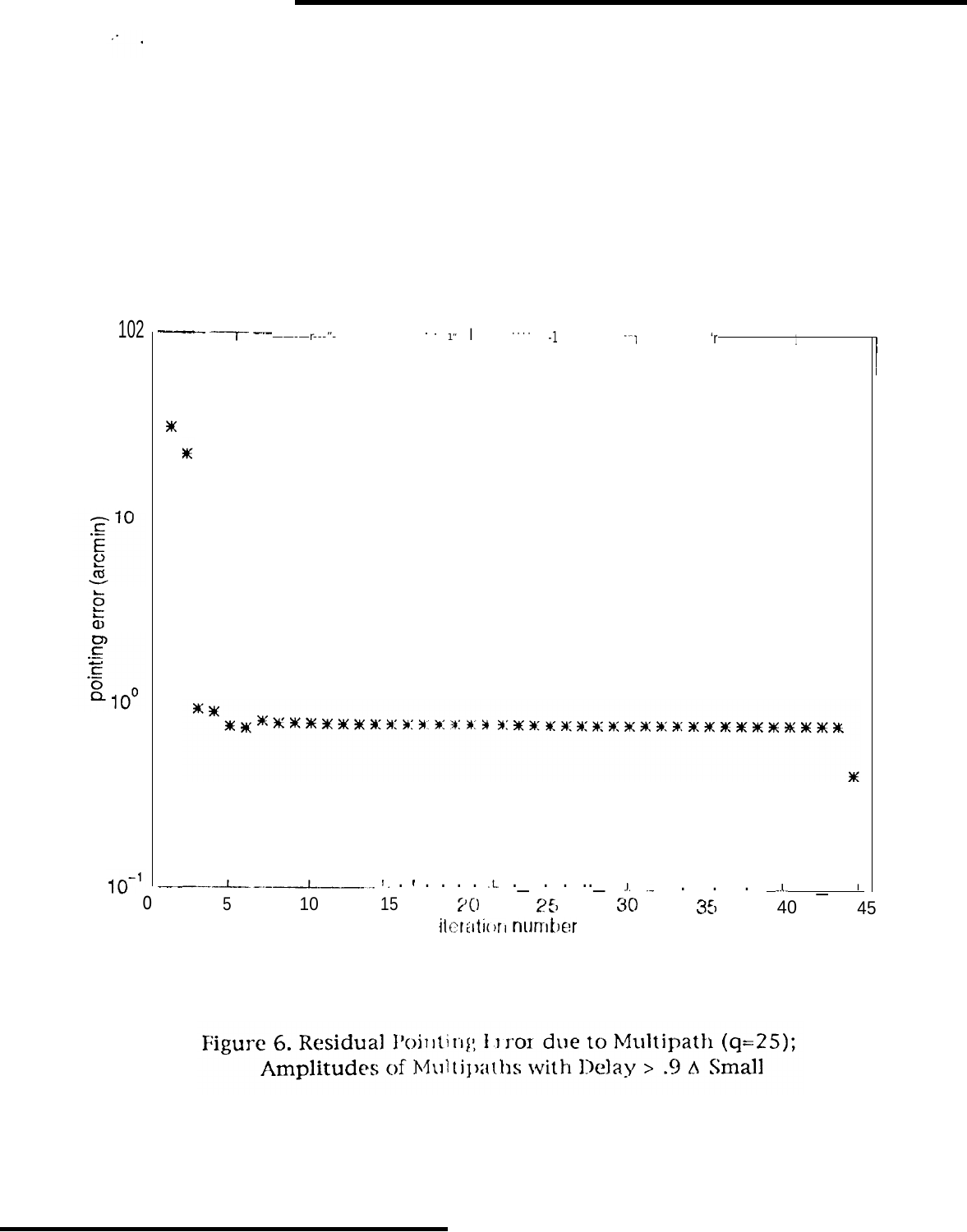

Figure 7. Residual Delay Estimation Error due to Multipath (q=25); Amplitudes of Multipaths with Delay > .9  $\Delta$  Small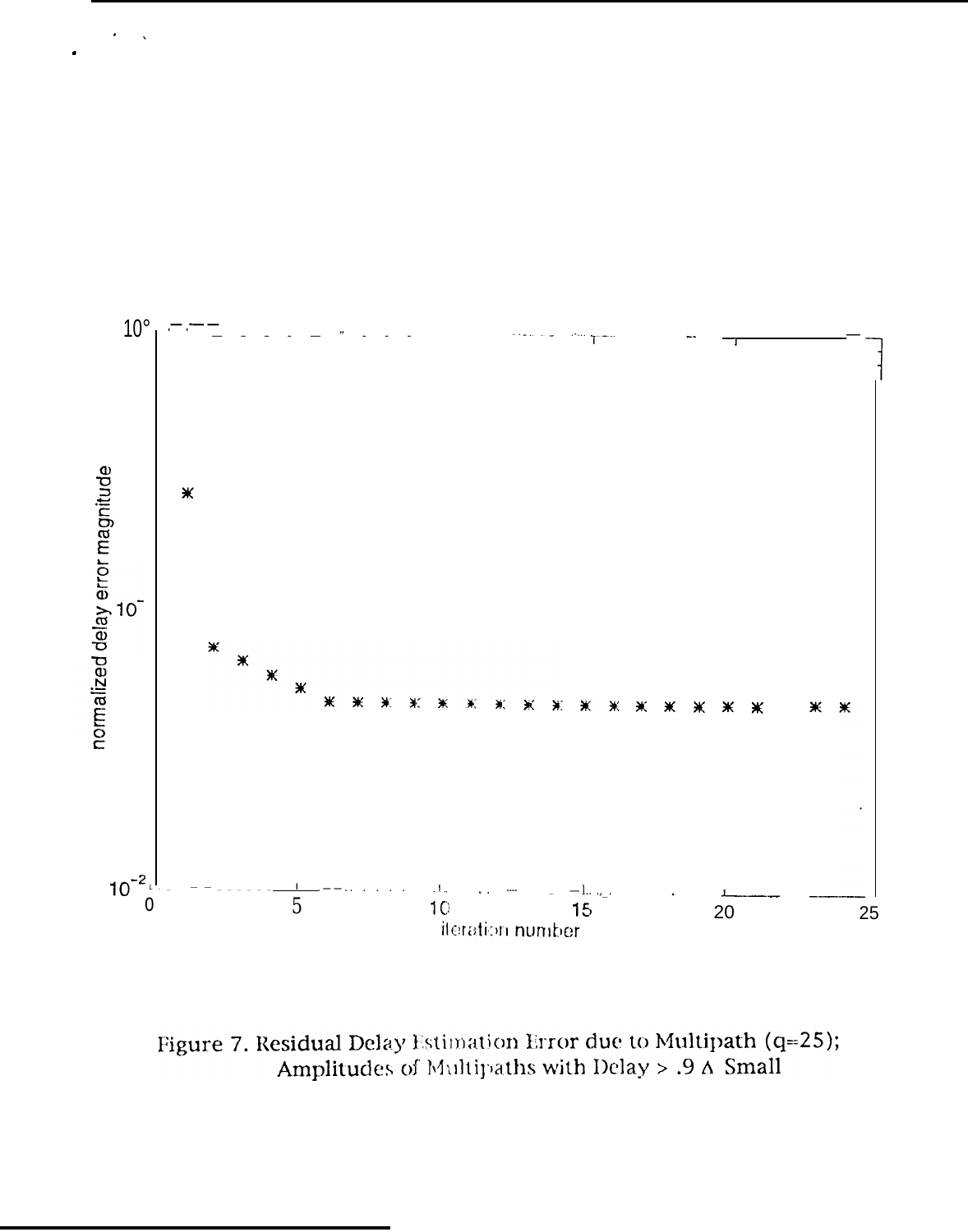

 $\cdot$ 

Figure 8. Residual Pointing Error due to Multipath (q=25); Filter Order Much Smaller than q.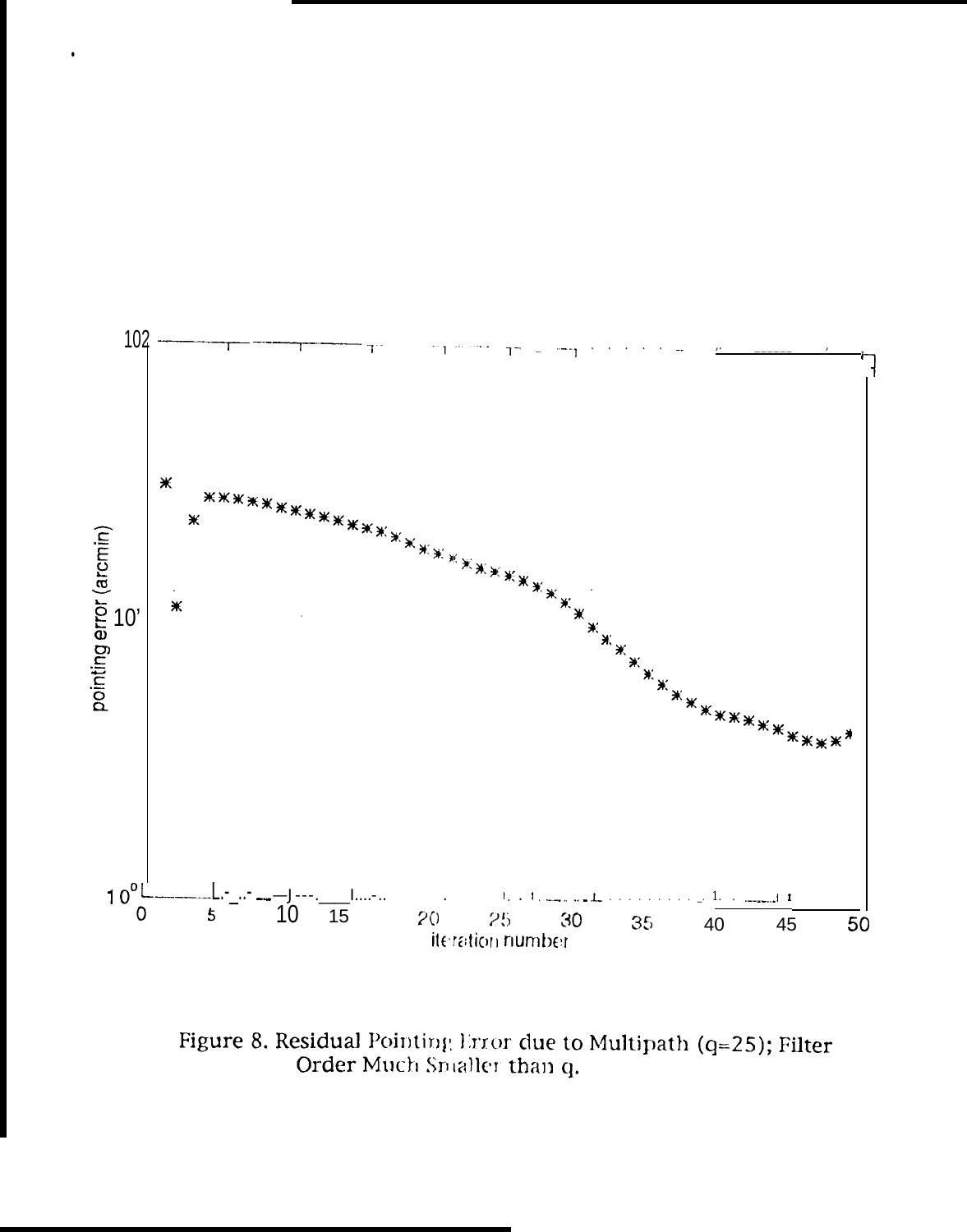

Figure 9. Residual Pointing Error due to 35 Strong Multipaths;<br>Filter Order  $\mathrm{K}1\text{\textendash}35$